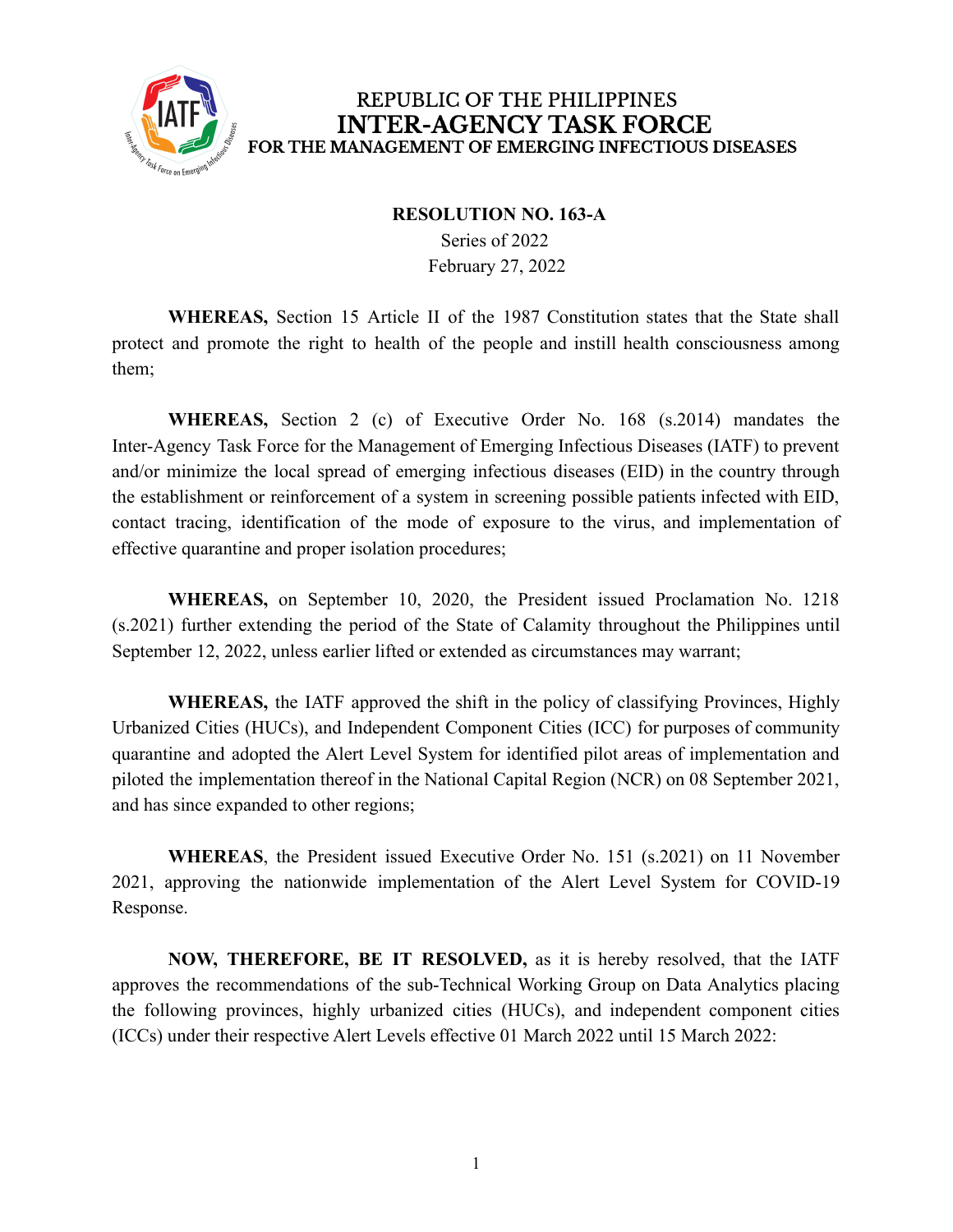

- A. The following provinces, HUCs, and ICCs shall be placed under Alert Level 2:
	- 1. For Luzon:
		- a. Cordillera Administrative Region (CAR): Benguet, Ifugao, Mountain Province;
		- b. Region II: Nueva Vizcaya;
		- c. Region III: Nueva Ecija, Zambales;
		- d. Region IV-A: Batangas, Lucena City, Quezon Province, Rizal;
		- e. Region IV-B: Occidental Mindoro, Oriental Mindoro, Palawan, and
		- f. Region V: Albay, Camarines Norte, Camarines Sur, Masbate, Sorsogon.
	- 2. For Visayas:
		- a. Region VI: Antique, Iloilo City, Iloilo Province, Negros Occidental;
		- b. Region VII: Bohol, Cebu Province, Cebu City, Lapu-Lapu City, Mandaue City, Negros Oriental, and
		- c. Region VIII: Eastern Samar, Leyte, Northern Samar, Ormoc City, Southern Leyte, Tacloban City, Western Samar.
	- 3. For Mindanao:
		- a. Region IX: City of Isabela, Zamboanga del Sur, Zamboanga del Norte, Zamboanga Sibugay;
		- b. Region X: Bukidnon, Iligan City, Lanao del Norte, Misamis Occidental, Misamis Oriental;
		- c. Region XI: Davao De Oro, Davao Del Sur, Davao Del Norte, Davao Oriental, Davao Occidental;
		- d. Region XII: General Santos City, North Cotabato, Sarangani, South Cotabato, Sultan Kudarat;
		- e. Region XIII (CARAGA): Surigao del Norte, Surigao del Sur, Agusan del Norte, Agusan del Sur, Butuan City, Dinagat Islands; and
		- f. Bangsamoro Autonomous Region in Muslim Mindanao (BARMM): Basilan, Maguindanao, Sulu, Tawi-tawi, Cotabato City, Lanao Del Sur.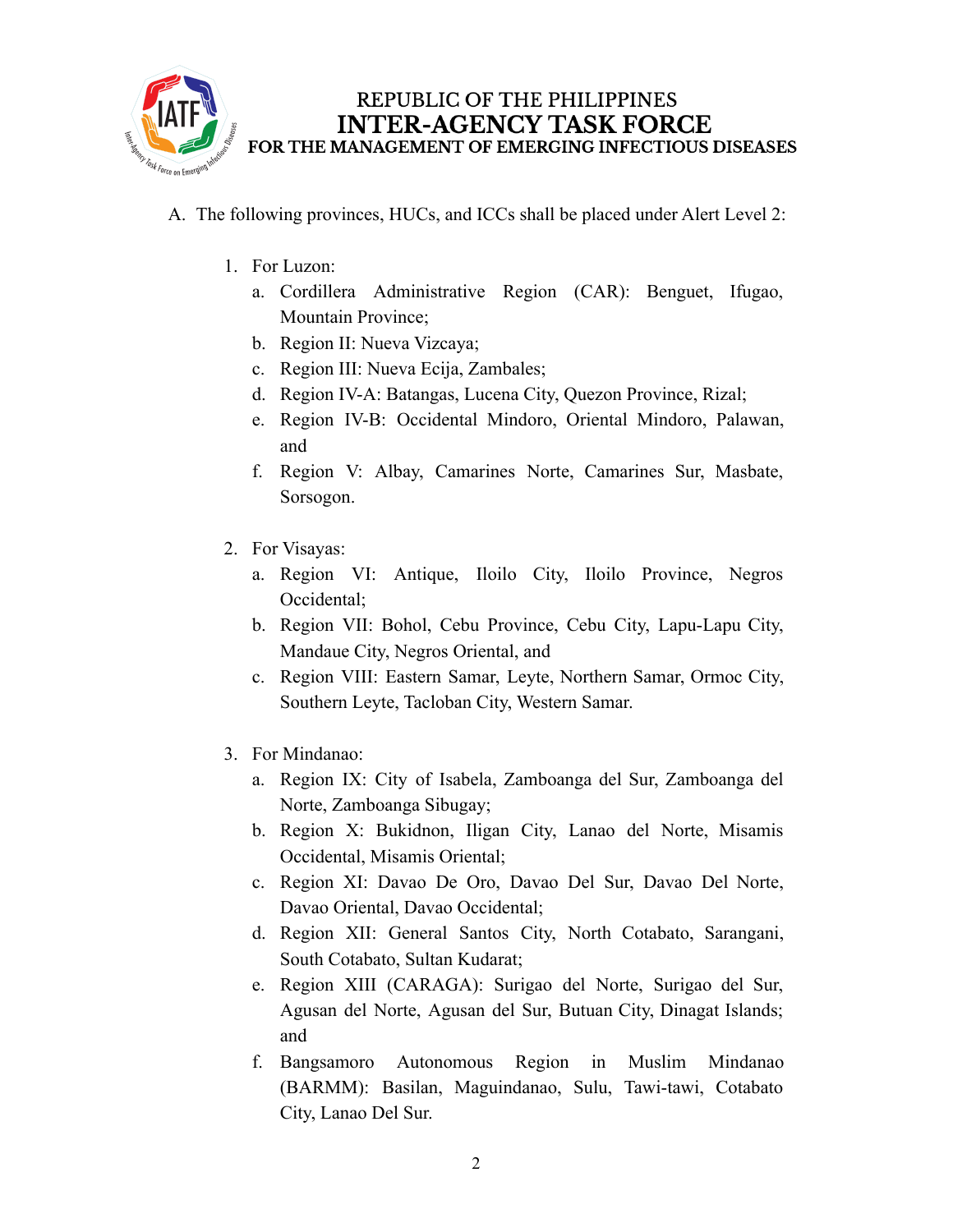

- B. The following provinces, HUCs, and ICCs shall be placed under Alert Level 1:
	- 1. For Luzon:
		- a. National Capital Region (NCR);
		- b. Cordillera Administrative Region (CAR): Abra, Apayao, Baguio City, Kalinga;
		- c. Region I: Dagupan City, Ilocos Norte, Ilocos Sur, La Union, Pangasinan;
		- d. Region II: Batanes, Cagayan, City of Santiago, Isabela, Quirino;
		- e. Region III: Angeles City, Aurora, Bataan, Bulacan, Olongapo City, Pampanga, Tarlac;
		- f. Region IV-A: Cavite, Laguna;
		- g. Region IV-B: Marinduque, Puerto Princesa City, Romblon; and
		- h. Region V: Naga City and Catanduanes.
	- 2. For Visayas:
		- a. Region VI: Aklan, Bacolod City, Capiz, Guimaras;
		- b. Region VII: Siquijor; and
		- c. Region VIII: Biliran.
	- 3. For Mindanao:
		- a. Region IX: Zamboanga City;
		- b. Region X: Cagayan de Oro City, Camiguin; and
		- c. Region XI: Davao City.

**RESOLVED FURTHER,** that with the full operating/seating/venue capacity of industries, establishments, and public transportation in areas classified under Alert Level 1, the IATF approves the amendments to the Guidelines on the Nationwide Implementation of Alert Level System For COVID-19 Response underscoring the Prevent - Detect - Isolate - Treat - Reintegrate - Vaccinate Strategy of the National Government for areas hereinafter classified under said Alert Level.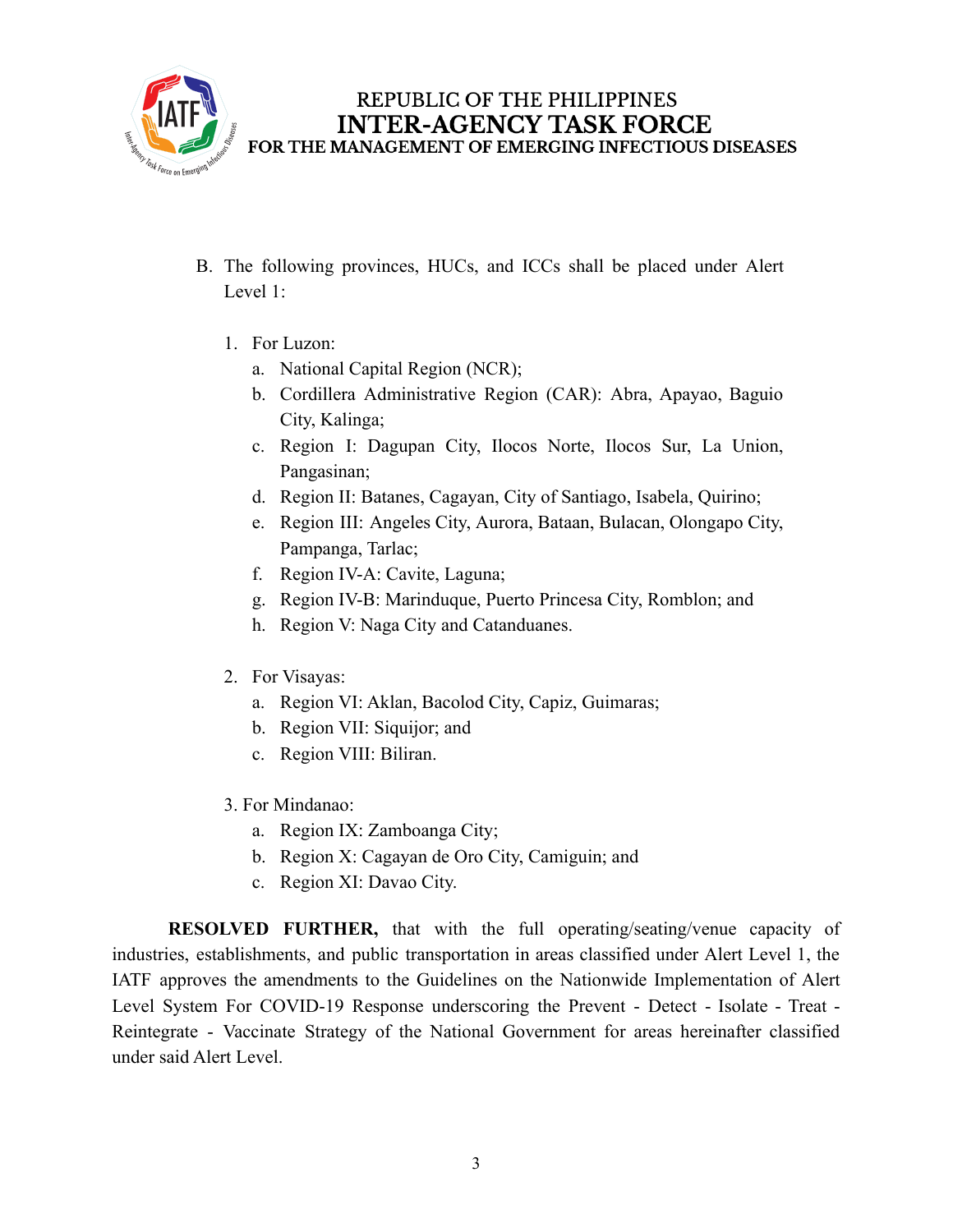

**RESOLVED FINALLY,** that the Chairperson and the Co-Chairperson shall be duly authorized to sign this Resolution for and on behalf of the Inter-Agency Task Force.

**APPROVED** this February 27, 2022, via *ad referendum***.**

**FRANCISCO T. DUQUE III** Secretary, Department of Health IATF Chairperson

**KARLO ALEXEI B. NOGRALES** Secretary, Office of the Cabinet Secretariat IATF Co-Chairperson